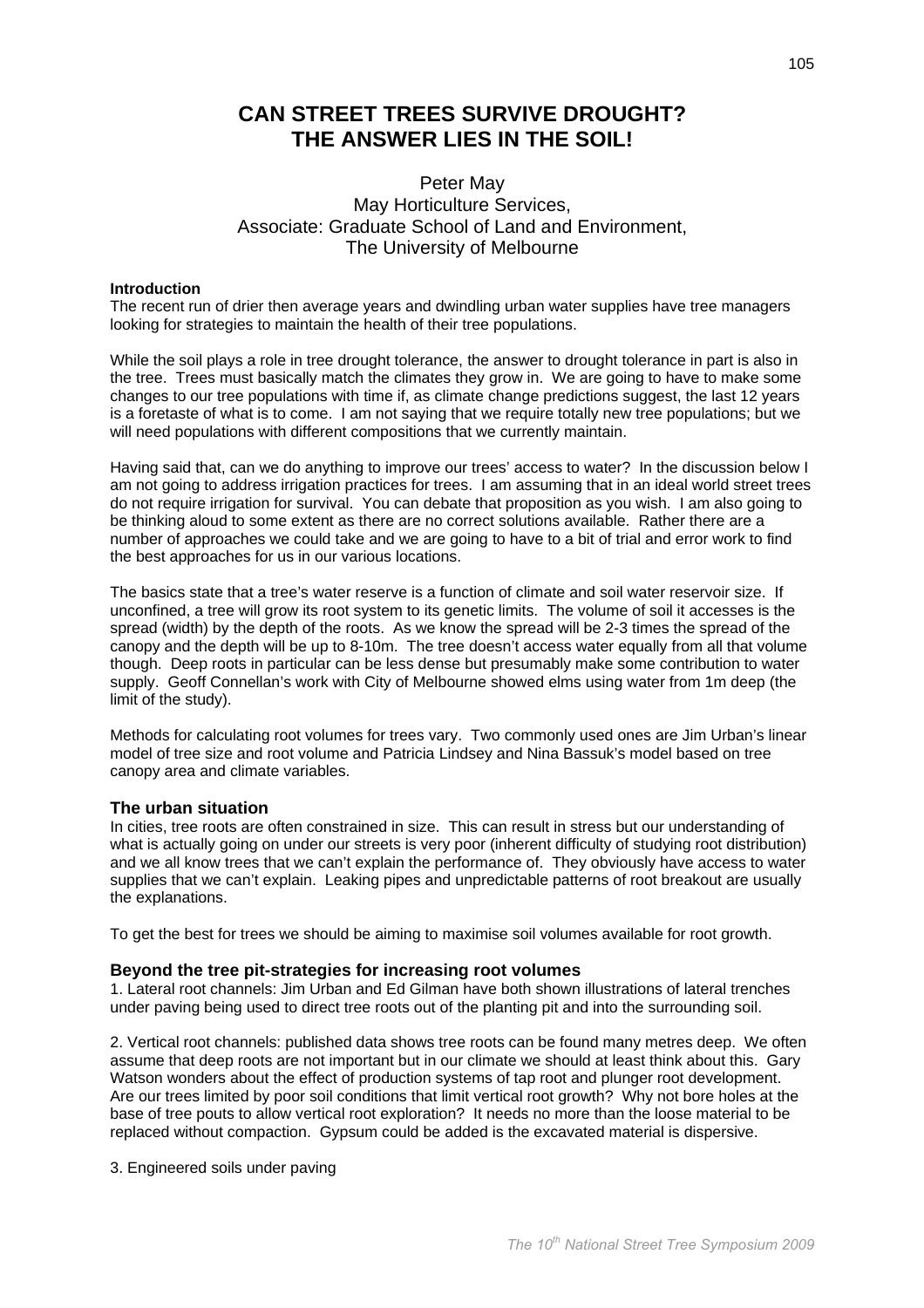3.1 Suspended paving systems (vaults) allow soil to be excavated, replaced, cultivated and modified to encourage tree root growth. The modified soil is protected from compaction because the paving is not supported by the soil (we assume that the site is well managed so that the soil is not compacted before the paving is put in place).

3.2 The Silva Cell ® system can be seen as a version of this approach where the soil is not required to support the paying because of the internal support provided by the plastic cells that make up this approach.

3.2 The other approaches use soil that can be compacted to support paying and still have functionality for water and air movement and root penetration. These are either coarse sand or the bimodal (structural) soils that were refined by Nina Bassuk's group at Cornell University.

All these systems have pros and cons. They are all more expensive than just digging a tree pit. They have different capacity to retain water and nutrients. Each has its adherents and advocates. When comparing the claims made for each system, remember to compare apples with apples.

There are now applications of all these systems that can be seen. The Potter Garden at The RBG Melbourne is a good demonstration of bimodal soil and how successfully it can provide for tree growth. Silva Cell has been used in many applications in the USA and Canada. I am not aware of any Australian applications, but have no doubt they do exist.

## Exploiting runoff and storm water for trees

Paving obviously intercepts rainfall and diverts it from soil infiltration. As a consequence, the soil surface available for rainfall interception for an open-grown tree is often restricted for urban trees. Many tree managers are exploring options for recapturing this water and placing the tree and its soil between the surface and the storm water drain. There are two potential benefits of this. One is obviously increasing the amount of rainfall that is available for tree use. Remember though that these systems don't make it rain. In a long term drought the trees will not be getting any more water than if they weren't getting special treatment. The other benefit is pollutant scrubbing from runoff water (part of the WSUD model of development). This process is called biofiltration.

## **Design Options**

#### 1. No curbs

Water flows off the road onto the root zone. This increases the apparent rainfall over the root zone. It could be an informal treatment for a paved road or may be coupled with a grassed swale system. Issues are mostly maintenance ones in that wet soil is soft and if the site has poor infiltration rates mowing and other functions are hampered. This option is really only useful in low level developments and in areas that don't require vehicle access.

#### 2. Storm water capture systems

These usually fit into conventionally curbed streets. The water is picked up and either dumped onto the surface of the root zone (either under a paved footpath (eq Bourke St., Docklands, Melbourne) or into a 'rain garden') or is piped around the tree under the paving. The latter approach is most feasible for retrofitted systems but I think there is still a considerable amount of work to be done designing and evaluating retrofitted systems. The main limits of this approach are the volume of the capture component, especially if the soil has low permeability. That is, the capture component fills quickly but can't accept any more water until infiltration has occurred. Some of my observations on soil properties in the section on permeable paving below also apply here. Long-term performance of these systems and issues such as litter and soil accumulation are yet to be resolved elegantly.

## **Enhanced soil surface protection**

## 1 Mulch

In locations where surface strength is not required but enhanced permeability and/or protection from pedestrian traffic is required, a mulched surface may be the best solution. Mulches generally maintain or improve surface permeability and also protect from compaction pressures. The main issues are associated with maintenance of mulch integrity especially in high traffic areas.

The use of decomposed granite as a soil surface treatment around trees has become very common. While simple to specify and install, there are still questions about its performance. Testing that I have been involved in shows that granitic sand can have limited permeability to water and oxygen under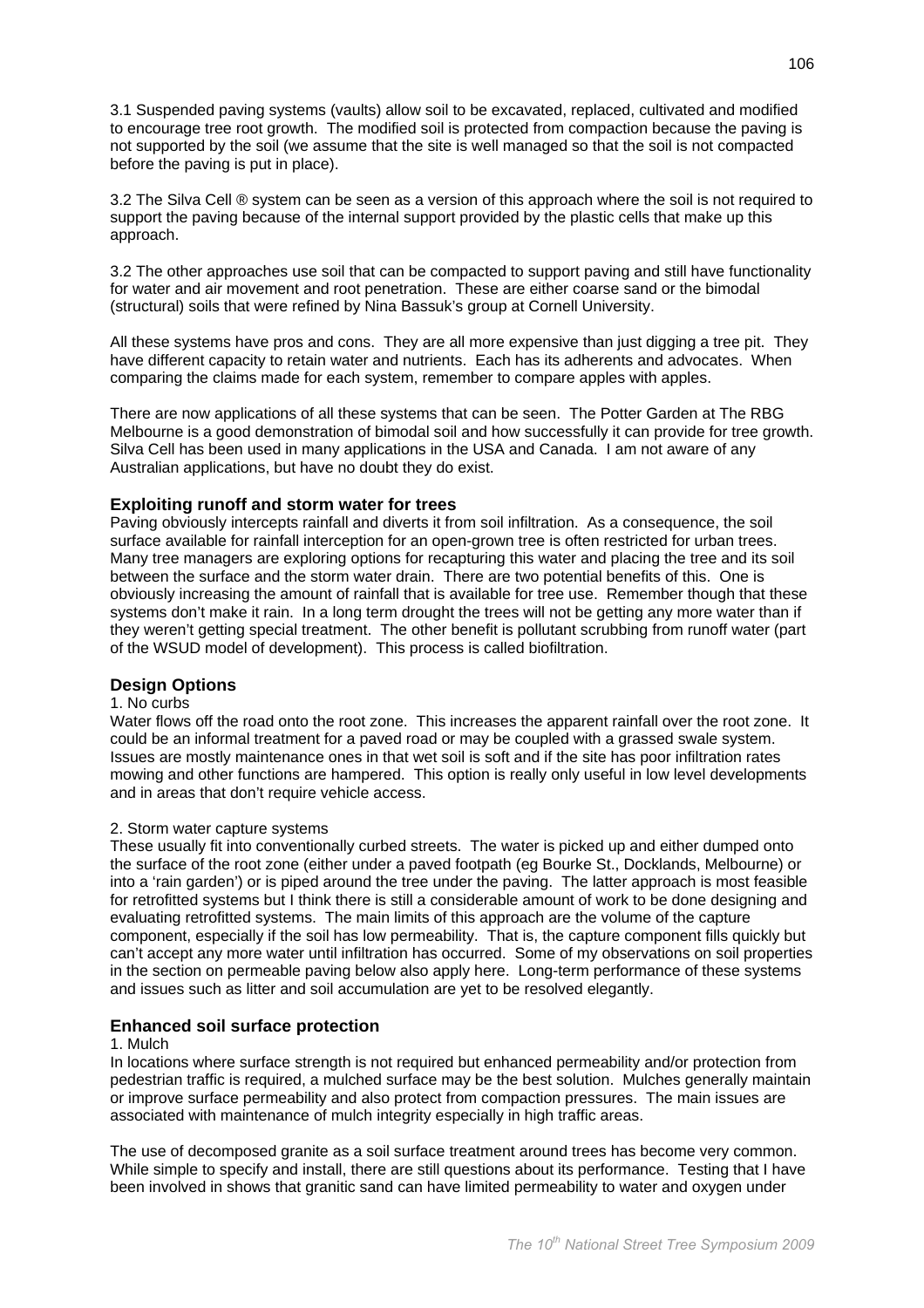quite high levels of compaction but this will depend on the mix of coarse and fine particles in the mix. To my knowledge, no grading or classification of granitic sand is done at the quarry so supply is what is available on the day. The low water infiltration rate means that these surfaces will not be effective under high intensity rainfall or runoff conditions and thus water will not be absorbed and erosion can occur.

### 2. Permeable paving

There is now a great deal of information available for the construction of these systems. They are generally useful in areas of low traffic density (car parking areas, pedestrian zones, infrequent load zones eg emergency vehicle access). Choice of paying will be affected by many criteria. The best performance of these systems, both for capture of infiltration water and scrubbing of pollutants will occur where the soil under the paving has a moderate infiltration rate. If waterlogging is a risk the system requires drainage. If storm water scrubbing is required then the system must be drained.

A recent study by Justin Morgenroth at University of Canterbury (LBG 3) using Platanus orientalis shows enhanced tree growth under permeable concrete as compared with normal concrete. Soil moisture content and soil aeration were very similar under both paving types (wetter and less wellaerated than the unpaved control) but soil was better-aerated at depth under permeable concrete. This work reinforces the position that simply placing a permeable payement on 'normal' soil may not enhance tree performance because of poor aeration. The use of better-drained soils may be important for getting the most from permeable paving.

A trail planting in Ithaca, New York has CU Structural Soil placed under porous asphalt in a car park. The porous asphalt covers the parking spots but not the traffic zones. Tree growth in cutouts is very strong (personal observation, October 2008). Similar approaches could use Silva Cell or compacted coarse sand or gravel.

Permeability of soil is easily tested but recommendations for performance criteria are more difficult. Current Victorian recommendations for bio-filtration systems have infiltration rates (saturated hydraulic conductivity) of 100-200mm per hour. This can only be achieved with quite sandy soils. There is anecdotal evidence of tree management problems in rain gardens built of such sandy material. While the bio-filter is only a small part of the trees total root volume, that issue is probably less critical, as long as soil conditions elsewhere allow root breakout.

Liz Denman has shown in her PhD work at Burnley that trees can grow in model bio-filtration systems. Tree growth was enhanced by the nutrients in synthetic stormwater and the presence of trees improved nutrient scrubbing. She found no real differences between the four tree species (Platanus orientalis, Lophostemon confertus, Callistemon salignus and Eucalyptus polyanthemos) that she evaluated, despite their quite different environmental adaptations. The best performance came from a soil with a drainage rate of 5mm/h which is much lower than current bio-filtration recommendations and is also lower than the limits set by AS 4419 (Soils for landscape and garden use). This work seems to suggest that where trees are to be used as part of bio-filtration schemes, specific soil requirements may exist that separate tree systems from other bio-filtration systems. Drainage rates in the range 20-50mm/h seem to me to be more useful for trees. Currently the role of trees is not being as carefully examined as other parts of these systems.

## Trunk flow and water capture

Qingfu Xiao and Greg McPherson have published a modeling study that shows that leafy tree canopies can capture up to about 80% of a rainfall event. Some of this captured water is directed along the branches and down the trunk, with the remainder dripping to the ground or being lost as evaporation. Trunk flow is presumably a very important source of tree water in paved and compacted soils. Consideration must be given to soil conditions around the base of the tree trunk to ensure that as much of this trunk flow water as possible is captured and directed into the soil. Various mulches and gravels will assist in this. The use of tree grates will also be effective, but there are real concerns about their use. This issue deserves further consideration.

## **Conclusions**

Meeting tree soil volume requirements in urban areas is difficult. There are interesting options available to help meet the multiple demands placed on soil but it is challenging to get serious attention to be paid to them. Perceived cost is often an issue and this usually occurs because no early budgetary allocations were made in the planning process. More successful examples will no doubt